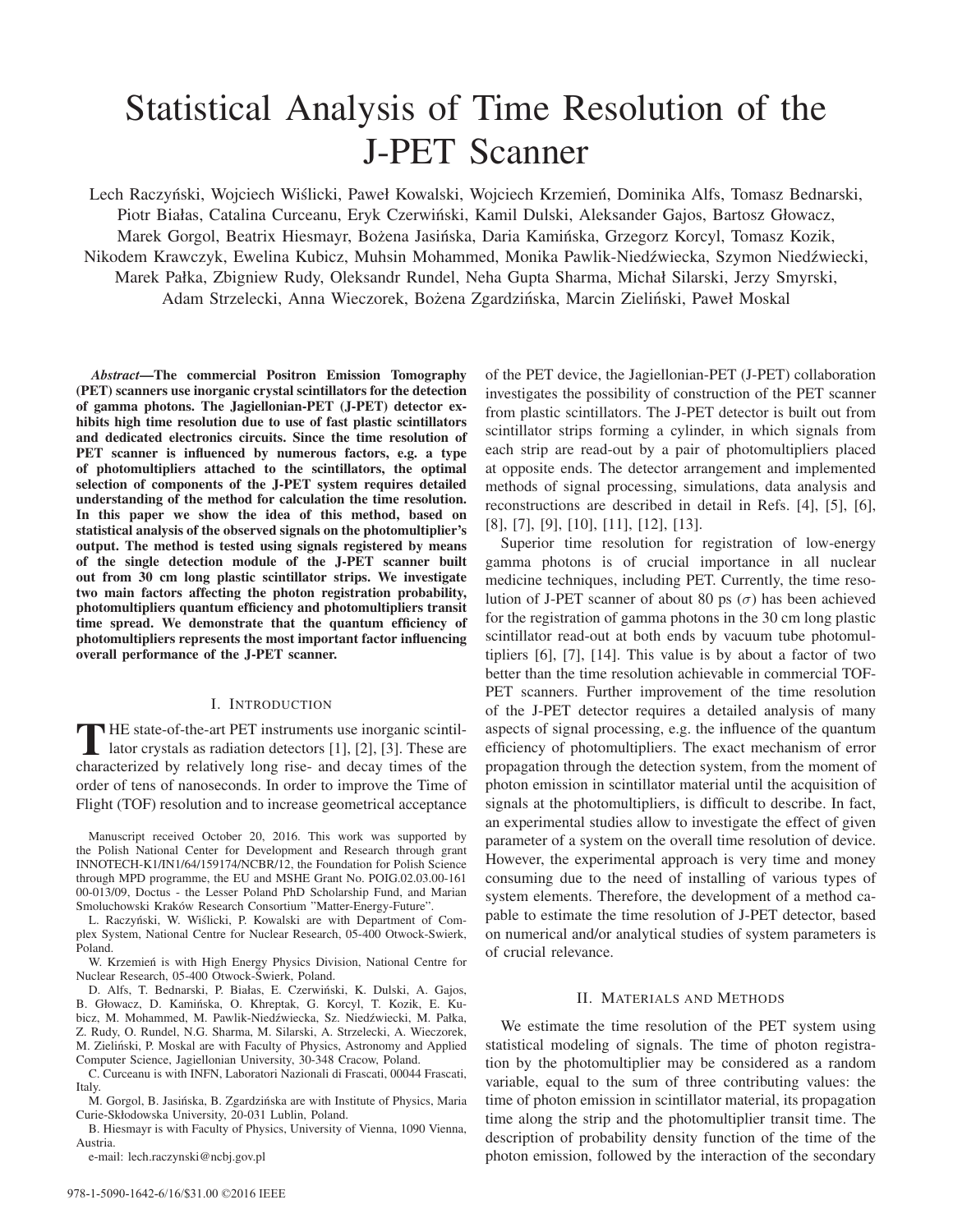

Fig. 1. Schematic view of the experimental setup with a single scintillator strip. Three modeled processes during the photon registration at PM2 are indicated with coloured stars: the moment of light photons emission (black star), the moment of light photons conversion at the photomultiplier frontier's (green star), and the moment of photoelectrons generations at the photomultiplier output (blue star).



Fig. 2. Probability density functions of the registration time at three subsequent steps of the modeling. Three colours of the curves correspond to three positions indicated in Fig. 1 with stars. The resulting distribution of the registration time is marked with blue curve.

photon with the scintillator's material, is given in Ref. [15]. Statistical description of the photon propagation in scintillator strips, as well as the distribution of transit time spread of the photosensors, have been proposed in Ref. [16]. Assuming that those times are independent random variables, the probability density function (pdf) of registration time is given as the convolution of three corresponding pdfs. In subsequent figures the statistical process of signal generation is illustrated. Fig. 1 presents a schematic view of the test setup with a single scintillator strip. With three different coloured stars, three modeled phenomena have been indicated; the moment of light photons emission in the scintillator (black star), the moment of light photons conversion at the photomultiplier's frontier (green star), and finally the moment of photoelectrons generation at the photomultiplier's output (blue star). In Fig. 2, for each subsequent step of signal modeling, the corresponding pdf's are shown with the same colours as the indications with



Fig. 3. Signals observed on the photomultiplier output; theoretically predicted signal is marked with the blue curve, and an example of signal registered via oscilloscope is marked with the red curve.

stars in Fig. 1. The resulting distribution of the registration time is marked in Fig. 2 with a blue curve.

In this work, we assume that the theortically expected signal registered at photomultiplier output has the same functional dependence on the time as the pdf of photon registration time. Therefore, the shape of the signal may be evaluated based on the distribution of photon registration time (the shapes of the blue curves describing the pdf and the voltage signal in Fig. 2 and 3, respectively, are the same). However, the signal acquired at photomultiplier output during the experiment, marked in Fig. 3 with a red curve, is influenced by an additive random noise. The correct estimation of parameters of the noise in the registered signal (red curve in Fig. 3) is essential to evaluate the time resolution of the PET scanner. In related work we have demonstrated that there is a closed-form formula to calculate the times resolution based on the noise observed in the signals [14], [16]. In this paper we extend previous research by including the influence of the most important parameters of the photomultipliers on the overall performance of the J-PET system.

## III. EXPERIMENTAL RESULTS

As shown in Ref. [16], the two main factors influencing the size of the noise term are the photomultipliers quantum efficiency and the photomultipliers transit time spread. In the first case, the perturbation of pdf function of the registration time is introduced by limited number of input photon signals. In the latter situation, the pdf function of registration time is blurred by photomultipliers transit time spread. In the situation when the photomultipliers transit time spread tends to the zero, the observed signal at photomultiplier output would not be blurred. In that case the green and blue curves describing the pdfs before and after photons propagation through the photomultiplier would differ only with the time shift. The exact values of the noise contribution to the registered signals depend on the type of photomultiplier applied in the PET scanner. The J-PET scanner is designed to be equipped with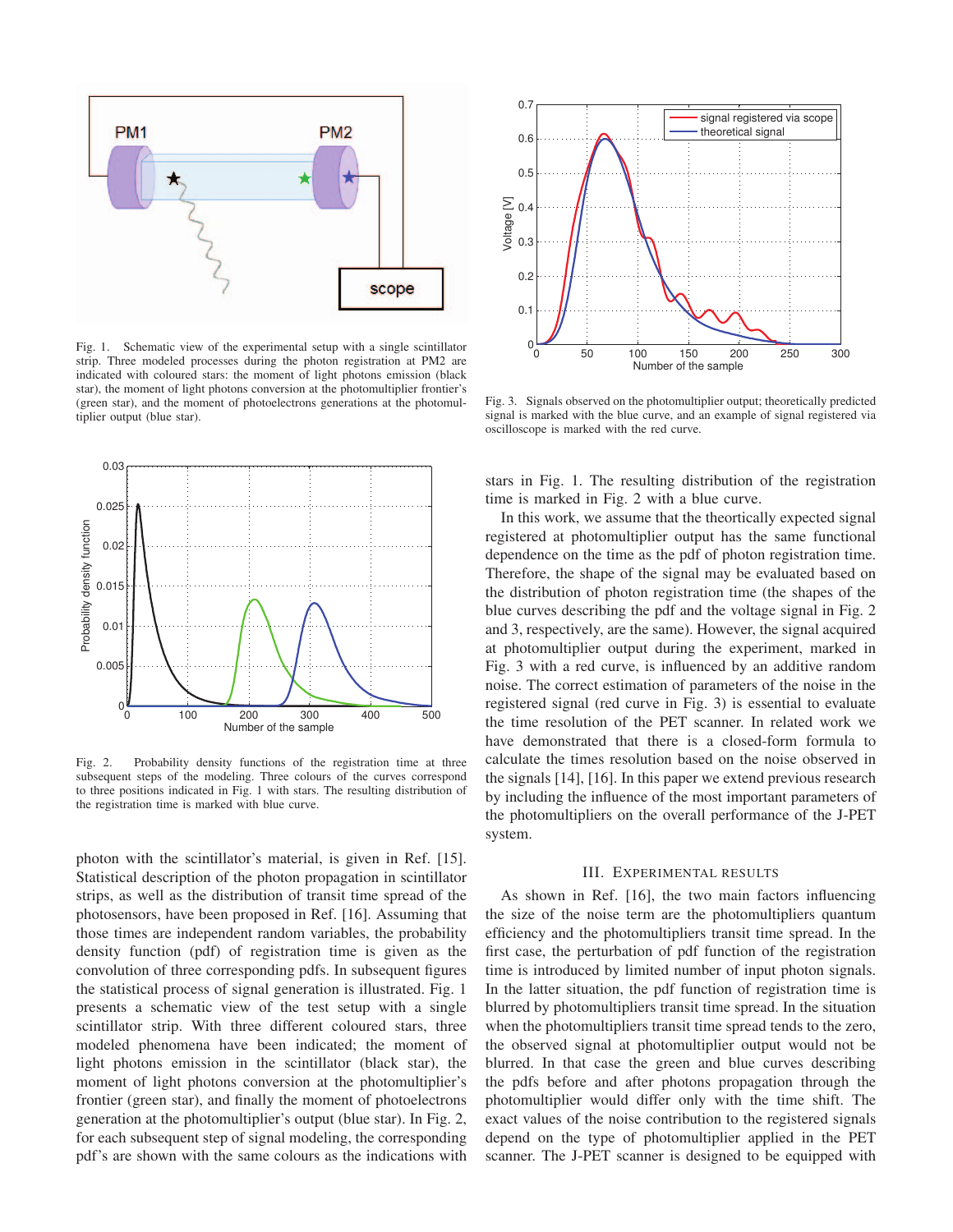

Fig. 4. Time resolution as a function of photomultiplier transit time spread. The parameter describing the quantum efficiency is fixed and equal to 0.25 as for PMT photomultiplier.



Fig. 5. Time resolution as a function of of photomultiplier quantum efficiency. The parameter describing the transit time spread is fixed and equal to 68 ps as for PMT photomultiplier.

different types of photomultipliers. In this work we consider two types of photomultipliers:

- PMT vacuum tube photomultiplier;
- SiPM silicon photomultiplier.

The values of photomultipliers transit time spread are delivered by the the photomultiplier producers, and for Hamamatsu R4998 photomultiplier (PMT) is equal to 68 ps, and for silicon photomultiplier S12572-100P (SiPM) is equal to 120 ps [17]. On the other hand, comparative analysis of the quantum efficiencies of both types of photomultipliers indicates that, in the range of wavelengths emitted in plastic scintillator, the quantum efficiency of silicon photomultipliers is by factor 1.5 higher with respect to the quantum efficiency of vacuum tube photomultipliers [16]; the quantum efficiency of SiPM photomuliplier is equal to 0.45 and the quantum efficiency of PMT photomultiplier is equal to 0.25. The time resolution obtained with the experimental scheme with PMT photomul-



Fig. 6. Comparison of time resolutions of the J-PET systems with PMT and SiPM photomultipliers.

tipliers was reported to be equal to about 80 ps [6], [7], [14]. Our calculation shows that the application of the proposed estimation method can give very similar result of 83.7 ps (see Fig. 4 and 5). According to the results shown in Fig. 4, there is a negligible influence of the transit time spread value of photomultipliers on the performance of the reconstruction method of the interaction moment of photon gamma. For fixed value of the parameter describing the quantum efficiency of PMT photomultiplier, equal to 0.25, in the selected range from 20 ps to 160 ps of photomultiplier's transit time spread, time resolution of the J-PET scanner differs by 1.5 ps (see Fig. 4 for details). On the other hand, the obtained results demonstrate that the quantum efficiency of photomultipliers is the one of the most important factors that influences the overall performance of the PET scanner. For fixed value of parameter describing the transit time spread of PMT photomultiplier, equal to 68 ps, in the selected range from 0.1 to 1.0 of photomultiplier's quantum efficiency, time resolution of the J-PET scanner differs by 60 ps (see Fig. 5 for details).

Consistency of experimental and theoretical results, obtained for J-PET scanner equipped with PMT photomultipliers, confirms that the proposed method may be applied in order to investigate further possibilities of improvement of the time resolution of the J-PET scanner. We provide the comparative analysis of the performance of the J-PET tomograph equipped with the PMT and the SiPM photomultipliers. In Fig. 6 the two characteristics describing the dependence of the time resolution on the quantum efficiency of photomultipliers for the fixed value of parameters describing the transit time spread of PMT (68 ps) and SiPM (120 ps) photomultipliers are marked with blue and green curves, respectively. The results show that there is small shift between two characteristics equal to about 0.7 ps, introduced by the different values of transit time spread of PMT and SiPM photomultipliers. However, the replacement of the PMT photomultipliers with the SiPM photomultipliers allows to improve the time resolution to about 72 ps, due to higher quantum efficiency of the latter ones.